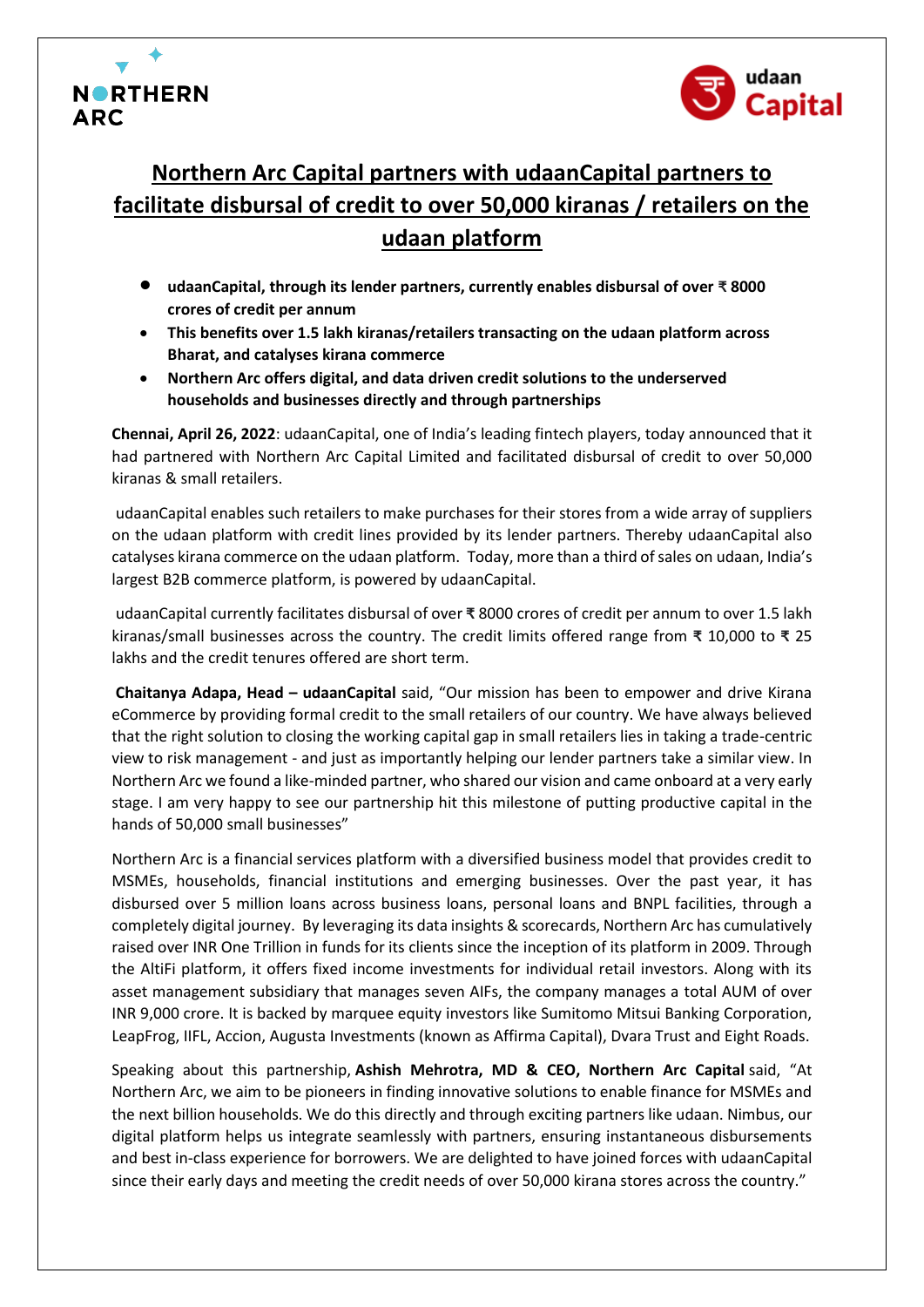



## **About Northern Arc**

Northern Arc Capital Limited is a platform in the financial services sector in India. Through technology and data, it provides a diverse set of solutions to cater to the credit requirements of emerging segments and small businesses. Its business model is diversified across offerings, sectors, products, geographies, and borrower segments.

Northern Arc has cumulatively raised over INR One Trillion in funds for its clients since the inception of its platform in 2009. Northern Arc's exposure was spread across 657 districts in 28 states and 7 Union Territories in India, as on March 31, 2021. It has disbursed a total of over 6 million loans to retail customers across individuals, households and small businesses.

It is backed by marquee private equity players like LeapFrog, IIFL, Accion, Augusta Investments (known as Affirma Capital), Dvara Trust, Eight Roads and Sumitomo Mitsui Banking Corporation.

# *Disclaimer:*

Northern Arc Capital Limited is proposing, subject to receipt of requisite approvals, market conditions and other considerations, to make an initial public offering of its equity shares ("Offer") and has filed a Draft Red Herring Prospectus ("DRHP") with the Securities and Exchange Board of India ("SEBI"). The DRHP is available on the website of the SEBI at [www.sebi.gov.in,](https://ind01.safelinks.protection.outlook.com/?url=http%3A%2F%2Fwww.sebi.gov.in%2F&data=05%7C01%7CSakshi.Sem%40northernarc.com%7C6b3322e7a070460f2b3608da2757a65b%7C9815c4a22c8b40d187af75e5365e197c%7C1%7C0%7C637865554666387538%7CUnknown%7CTWFpbGZsb3d8eyJWIjoiMC4wLjAwMDAiLCJQIjoiV2luMzIiLCJBTiI6Ik1haWwiLCJXVCI6Mn0%3D%7C3000%7C%7C%7C&sdata=NV5Yzgs2RTst621lN3POAQdI1al2ajkcBPkvEU2inMc%3D&reserved=0) the website of the National Stock Exchange of India Limited at [www.nseindia.com](https://ind01.safelinks.protection.outlook.com/?url=http%3A%2F%2Fwww.nseindia.com%2F&data=05%7C01%7CSakshi.Sem%40northernarc.com%7C6b3322e7a070460f2b3608da2757a65b%7C9815c4a22c8b40d187af75e5365e197c%7C1%7C0%7C637865554666387538%7CUnknown%7CTWFpbGZsb3d8eyJWIjoiMC4wLjAwMDAiLCJQIjoiV2luMzIiLCJBTiI6Ik1haWwiLCJXVCI6Mn0%3D%7C3000%7C%7C%7C&sdata=GMxHm71qpw8aw23Hn0vhDVni1nmn9uqgRrWkwm1z2GE%3D&reserved=0) and the website of the BSE Limited at [www.bseindia.com](https://ind01.safelinks.protection.outlook.com/?url=http%3A%2F%2Fwww.bseindia.com%2F&data=05%7C01%7CSakshi.Sem%40northernarc.com%7C6b3322e7a070460f2b3608da2757a65b%7C9815c4a22c8b40d187af75e5365e197c%7C1%7C0%7C637865554666387538%7CUnknown%7CTWFpbGZsb3d8eyJWIjoiMC4wLjAwMDAiLCJQIjoiV2luMzIiLCJBTiI6Ik1haWwiLCJXVCI6Mn0%3D%7C3000%7C%7C%7C&sdata=k7AVE2KIDYnNwJaHiG5weCbdbmm2xwY9%2By1cTUkeiMA%3D&reserved=0) and the respective websites of the book running lead managers to the Offer at [www.axiscapital.co.in,](https://ind01.safelinks.protection.outlook.com/?url=http%3A%2F%2Fwww.axiscapital.co.in%2F&data=05%7C01%7CSakshi.Sem%40northernarc.com%7C6b3322e7a070460f2b3608da2757a65b%7C9815c4a22c8b40d187af75e5365e197c%7C1%7C0%7C637865554666387538%7CUnknown%7CTWFpbGZsb3d8eyJWIjoiMC4wLjAwMDAiLCJQIjoiV2luMzIiLCJBTiI6Ik1haWwiLCJXVCI6Mn0%3D%7C3000%7C%7C%7C&sdata=9oc3ckARcW2VP0BjJS2VFntMra9ADctUf%2B5%2FHWLDTWU%3D&reserved=0) [www.credit-suisse.com,](https://ind01.safelinks.protection.outlook.com/?url=http%3A%2F%2Fwww.credit-suisse.com%2F&data=05%7C01%7CSakshi.Sem%40northernarc.com%7C6b3322e7a070460f2b3608da2757a65b%7C9815c4a22c8b40d187af75e5365e197c%7C1%7C0%7C637865554666387538%7CUnknown%7CTWFpbGZsb3d8eyJWIjoiMC4wLjAwMDAiLCJQIjoiV2luMzIiLCJBTiI6Ik1haWwiLCJXVCI6Mn0%3D%7C3000%7C%7C%7C&sdata=o1g95KxsgdnUfpp36joJ79vn7RGEaV32XvGJXQW5Ycg%3D&reserved=0) [www.iiflcap.com](https://ind01.safelinks.protection.outlook.com/?url=http%3A%2F%2Fwww.iiflcap.com%2F&data=05%7C01%7CSakshi.Sem%40northernarc.com%7C6b3322e7a070460f2b3608da2757a65b%7C9815c4a22c8b40d187af75e5365e197c%7C1%7C0%7C637865554666387538%7CUnknown%7CTWFpbGZsb3d8eyJWIjoiMC4wLjAwMDAiLCJQIjoiV2luMzIiLCJBTiI6Ik1haWwiLCJXVCI6Mn0%3D%7C3000%7C%7C%7C&sdata=X2bhycTjaPxjHRTj3sXKWGbbcqPrU4PYMaO0Be8WC9Y%3D&reserved=0) and [www.sbicaps.com.](https://ind01.safelinks.protection.outlook.com/?url=http%3A%2F%2Fwww.sbicaps.com%2F&data=05%7C01%7CSakshi.Sem%40northernarc.com%7C6b3322e7a070460f2b3608da2757a65b%7C9815c4a22c8b40d187af75e5365e197c%7C1%7C0%7C637865554666387538%7CUnknown%7CTWFpbGZsb3d8eyJWIjoiMC4wLjAwMDAiLCJQIjoiV2luMzIiLCJBTiI6Ik1haWwiLCJXVCI6Mn0%3D%7C3000%7C%7C%7C&sdata=8PT98BL1XpKGbFuyDB0BBWHTwTzB4gkTjAjxNTJApeQ%3D&reserved=0) Investors should note that investment in equity shares involves a high degree of risk. For details, potential investors should refer to the RHP which may be filed with the Registrar of Companies in the future, including the section titled "Risk Factors". Potential investors should not rely on the DRHP filed with the SEBI in making any investment decision." The Equity Shares have not been and will not be registered under the U.S. Securities Act of 1933, as amended (the "U.S. Securities Act"), and may not be offered or sold within the United States except pursuant to an exemption from, or in a transaction not subject to, the registration requirements of the U.S. Securities Act and applicable U.S. state securities laws. Accordingly, the Equity Shares are being offered and sold (i) in the United States only to U.S. persons that are U.S. QIBs that are also QPs acting for its own account or for the account of another U.S. QIB that is a QP (and meets the other requirements set forth herein), in reliance on the exemption from registration under the Securities Act provided by Rule 144A or other available exemption and in reliance upon section 3(c)(7) of the U.S.

Investment Company Act, and (ii) outside the United States, to non-U.S. persons in reliance on Regulation S. There will be no public offering of the Equity Shares in the United States.

## **About udaanCapital**

udaanCapital is a fintech focused on addressing working capital needs of small businesses.

India has millions of small kiranas / retailers who serve the consumption needs of their neighbourhood. These retailers need working capital to purchase and stock inventory. However, working capital financing from banks and NBFCs is hard to come by for this segment.